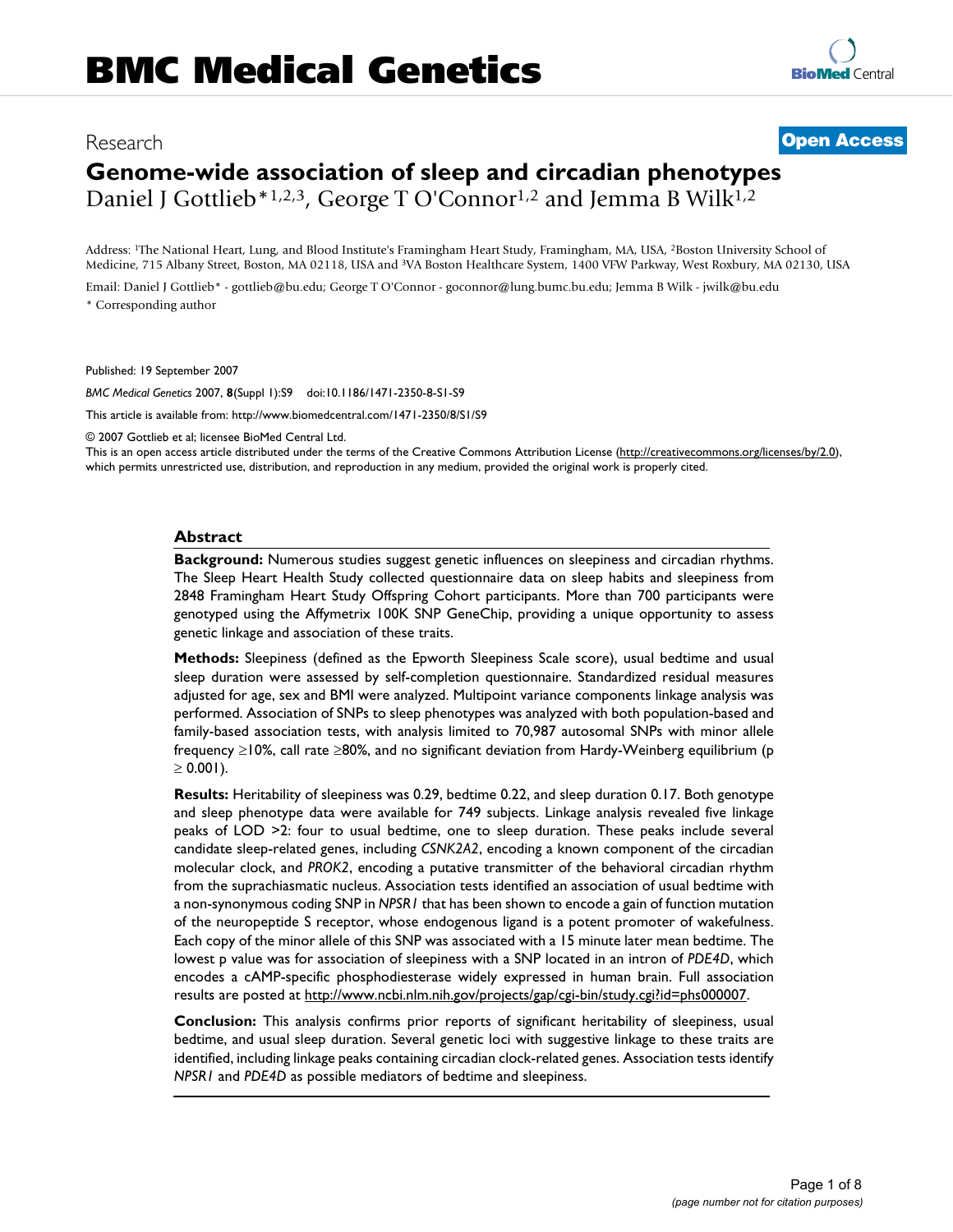## **Background**

Daytime sleepiness is a common symptom, experienced at least 3 days per week by 29% of respondents in a recent poll of U.S. adults [1]. Sleepiness is a major cause of motor vehicle and occupational accidents, impaired social function, and reduced quality of life. Within individuals, the level of sleepiness is modulated by a combination of homeostatic (duration of wakefulness) and circadian (time of day) factors [2]. While behavioral factors and sleep disorders contribute to daytime sleepiness, there is great individual variability in the susceptibility to sleepiness in the context of disorders of sleep fragmentation [3] or sleep deprivation [4], which appears to be a stable individual trait. Evidence from several studies indicates that excessive sleepiness is heritable, with heritability estimates from recent twin studies in the range of 0.38–0.48 [5-7]. Persistent circadian rhythm disorders, such as advanced or delayed sleep phase syndrome, are relatively uncommon, estimated to affect <1% of the adult population [8]. However, individual differences in diurnal preference (morning types or "larks" versus evening types or "owls") have important implications for work scheduling and performance that are highly relevant in an economy in which almost one-fifth of employees are engaged in shift work [9]. Both twin and family studies suggest that diurnal preference is heritable, with heritability estimates of 0.23–0.47 for usual bedtime or more formal assessment of diurnal preference [10-12]. Usual sleep duration is an important determinant of daytime sleepiness; moreover, both short and long sleep duration have been associated in numerous epidemiologic studies with hypertension [13], diabetes mellitus [14,15], coronary heart disease [16] and mortality [17-19], although the mechanisms underlying these associations are poorly understood. Significant heritability of usual sleep duration has been reported, with heritability estimates of  $0.40 - 0.44$  [10,20].

While sleepiness, diurnal preference, and sleep duration have long been recognized as heritable traits, the genetic basis of this heritability is largely unknown. While it has been suggested that heritability of sleepiness may reflect genetic influences on sleep-disordered breathing [5], sleep drive is itself a highly regulated phenomenon and may be influenced by variations in the numerous genes involved in the circadian and homeostatic regulation of sleep and wakefulness. For example, a polymorphism in the gene encoding adenosine deaminase is reportedly associated with an increase in slow-wave sleep, a marker of homeostatic sleep drive [21]. Similarly, a polymorphism in *HCRTR2*, the gene encoding the orexin/hypocretin receptor 2, has been identified in 2 patients with idiopathic hypersomnolence but in no non-sleepy controls [22]. A polymorphism in the gene encoding this receptor is known to cause autosomal dominant canine narcolepsy

[23,24], although the role of polymorphisms in genes of the orexin/hypocretin system in human narcolepsy or daytime sleepiness in general remains uncertain. Polymorphisms in the human period 2 (*PER2*) and casein kinase 1d (*CSNK1D*) genes, known elements of the circadian molecular clock, are associated with autosomal dominant advanced sleep phase syndrome in isolated families [25,26]. A polymorphism in the 3'-untranslated region of the *CLOCK* gene has been inconsistently reported in association with evening preference [27-29] and a length polymorphism in a tandem repeat region of the period 3 protein, containing either 4 or 5 repeats of an 18-amino acid motif, is reportedly associated with diurnal preference [30]. These examples notwithstanding, it appears that sleepiness and diurnal preference are polygenic traits. In a genome-wide linkage analysis of C57BL/6J × BALB/cJ hybrid mice, 14 loci were identified that were significantly linked to circadian phenotypes; only one of these loci was near a gene proposed to be part of the core mammalian circadian clock [31]. We are unaware of any published genome-wide linkage or association studies of daytime sleepiness, diurnal preference, or sleep duration in humans.

The present study takes advantage of sleep phenotype data collected by the Framingham Heart Study at the Offspring Cycle 6 Examination. These data include measures of daytime sleepiness, usual bedtime, usual sleep duration, and sleep-disordered breathing. The aims of this study were to replicate, in this unselected family-based sample, prior reports of heritability of these traits and to conduct genome-wide linkage and association studies of these traits. Although sleep phenotype data were collected from fewer than half of all Offspring participants, heritability of the sleep-related phenotypes was confirmed in this sample and preliminary linkage and association studies identified several loci of interest.

#### **Methods**

Subjects of this study are drawn from the 2848 Framingham Offspring Study participants who completed sleep habits questionnaires between 1995 and 1998 (Offspring Examination Cycle 6) for the Sleep Heart Health Study, a longitudinal study of the cardiovascular consequences of sleep-disordered breathing that has been described elsewhere [32]. Of these subjects, 891 members of 371 pedigrees had biological relatives with valid sleep phenotype data and thus contributed to the heritability analyses. Genome-wide SNP genotyping was performed in the "Family Plate Set" of 1345 members of the largest nuclear families participating in the Framingham Original and Offspring cohorts using an Affymetrix 100K SNP Gene-Chip, as described in the Framingham Heart Study 100K Project Overview [33]. A maximum of 738 members of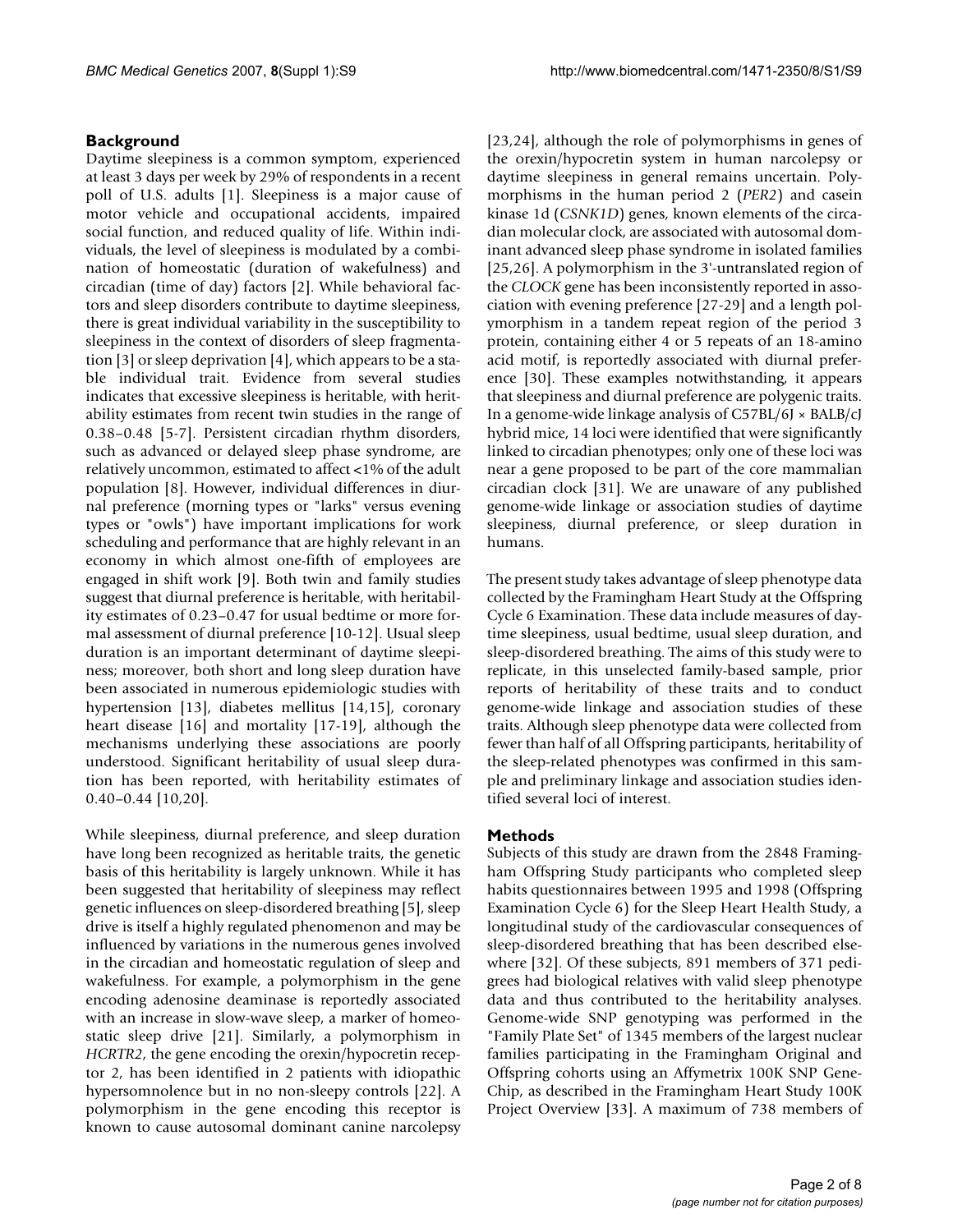203 families contributed informative data to each of the genetic association analyses of sleep phenotypes.

Data on daytime sleepiness, usual bedtime, and usual sleep duration were obtained from a self-completion questionnaire either handed to the participant at the time of a regularly scheduled visit to the Framingham Study clinic or mailed to the participant. Sleepiness was defined as the score on the Epworth Sleepiness Scale, a widely used and well validated 8-item questionnaire that asks the likelihood of falling asleep in a variety of commonly encountered situations [34,35]. Usual bedtime was obtained from the single question, "What time to you usually go to bed on weeknights (or work nights)?" Usual sleep duration was obtained from the single question, "How many hours of sleep do you usually get on weeknights (or work nights)?" with integer response options. The full Sleep Habits Questionnaire is available from the Sleep Heart Health Study website [36]. Data on work shift and retirement status were not available in this cohort; therefore, in order to exclude subjects in whom night shift work might lead to spurious estimates of circadian phenotype, the 0.5% of subjects reporting a usual bedtime between 5 AM and 6 PM were excluded from analyses of usual bedtime and usual sleep duration. Those whose usual bedtime differed by more than two hours between weekdays and weekends (1.3%) were excluded from analyses of usual bedtime, as behavioral factors were presumed to have a major influence on this measure. Similarly, those whose usual sleep duration differed by more than two hours between weekdays and weekends (4.2%) were excluded from analyses of sleepiness and usual sleep duration. As sleepiness, bedtime, and sleep duration may be influenced by age, sex and BMI [5,10,20], adjustment for these variables was made by linear regression. Standardized residuals of the adjusted sleep phenotype variables were used in genetic analyses. As further adjustment of sleepiness for usual sleep duration or self-reported symptoms of sleep-disordered breathing (snoring, nocturnal breathing pauses) reduced sample size but had little impact on the linkage and association results, analyses using these further adjustments are not presented. Standardized residuals were obtained using PROC REG in the SAS statistical software package (SAS version 9.1, SAS Institute, Cary, NC).

Heritability, linkage and genetic association analysis was performed as described in the Framingham Heart Study 100K Project Overview [33]. Briefly, multipoint linkage analysis was implemented using Merlin identity-bydescent estimates and variance component linkage in SOLAR with a subset of 10,588 SNPs supplementing 612 microsatellite markers from a previous genome scan. Association of SNPs to sleep phenotypes was studied with both population-based association tests using generalized

estimating equations (GEE) and family-based association tests (FBAT). All association tests employed an additive model. Reported association test results are limited to SNPs located on autosomes and meeting the following quality control criteria: minor allele frequency of ≥10%; call rate ≥80%; and no significant deviation from Hardy-Weinberg equilibrium ( $p \ge 0.001$ ). Of the 70,987 SNPs meeting these criteria, 40,249 were located within 60 kb of a known or putative gene. Physical locations are based on National Center for Biotechnology Information build 35.

Of the 2848 Offspring Study participants who completed the sleep habits questionnaire, 699 also underwent overnight polysomnography; therefore, polysomnographic data on sleep-disordered breathing were available in a small subset of subjects included in the Family Plate Set (n = 219). There were too few subjects to permit linkage analysis and, as power was very low for association studies, these data are not considered in this manuscript but are posted on the web site. The correlation of sleepiness, bedtime, and sleep duration with polysomnographically measured apnea-hypopnea index was weak (correlation coefficients -0.07 to 0.10).

## **Results**

Sleep characteristics of the 749 subjects included in the Framingham Study Family Plate Set with available sleep phenotype data are shown in Table 1. Mean age was 55.8 (SD 9.4) years, mean BMI was 28.2 (SD 5.5) kg/m<sup>2</sup>, and 51.5% were women. Heritability of sleepiness was 0.29 (p  $< 0.001$ ), of usual bedtime 0.22 ( $p < 0.01$ ), and of usual sleep duration 0.17 ( $p = .02$ ). The estimated heritability of sleepiness was not appreciably reduced by further adjustment for usual sleep duration and the presence of habitual snoring or witnessed apneas (0.28,  $p = 0.002$ ). Linkage analysis to these three phenotypes identified no linkage peaks with LOD >3. Five linkage peaks with LOD >2 were identified, four to usual bedtime and one to usual sleep duration (Table 2c). The region of the strongest of these, a LOD score of 2.45 for usual bedtime with a linkage peak at 55.5 Mb on chromosome 16, includes the gene encoding casein kinase 2a2 (*CSNK2A2*, at 56.7 Mb), a known element of the Drosophila circadian clock. The linkage peak to usual sleep duration at 71.3 Mb on chromosome 3 includes the gene encoding prokineticin 2 (*PROK2*, at 71.9 Mb), which may be an important output molecule from the suprachiasmatic nucleus. Three additional linkage peaks to usual bedtime had maximum LOD scores of 1.9. One of these, located on chromosome 2, includes the interleukin-1 cytokine cluster. Another, located on chromosome 4 at 62.5 Mb, includes the *CLOCK* gene (at 56.0– 56.1 Mb). A smaller linkage peak of LOD 1.5 was noted in this region (at 57.1 Mb) for sleepiness. Kurtosis was low for sleepiness and usual bedtime, at 0.2 and 1.1, respec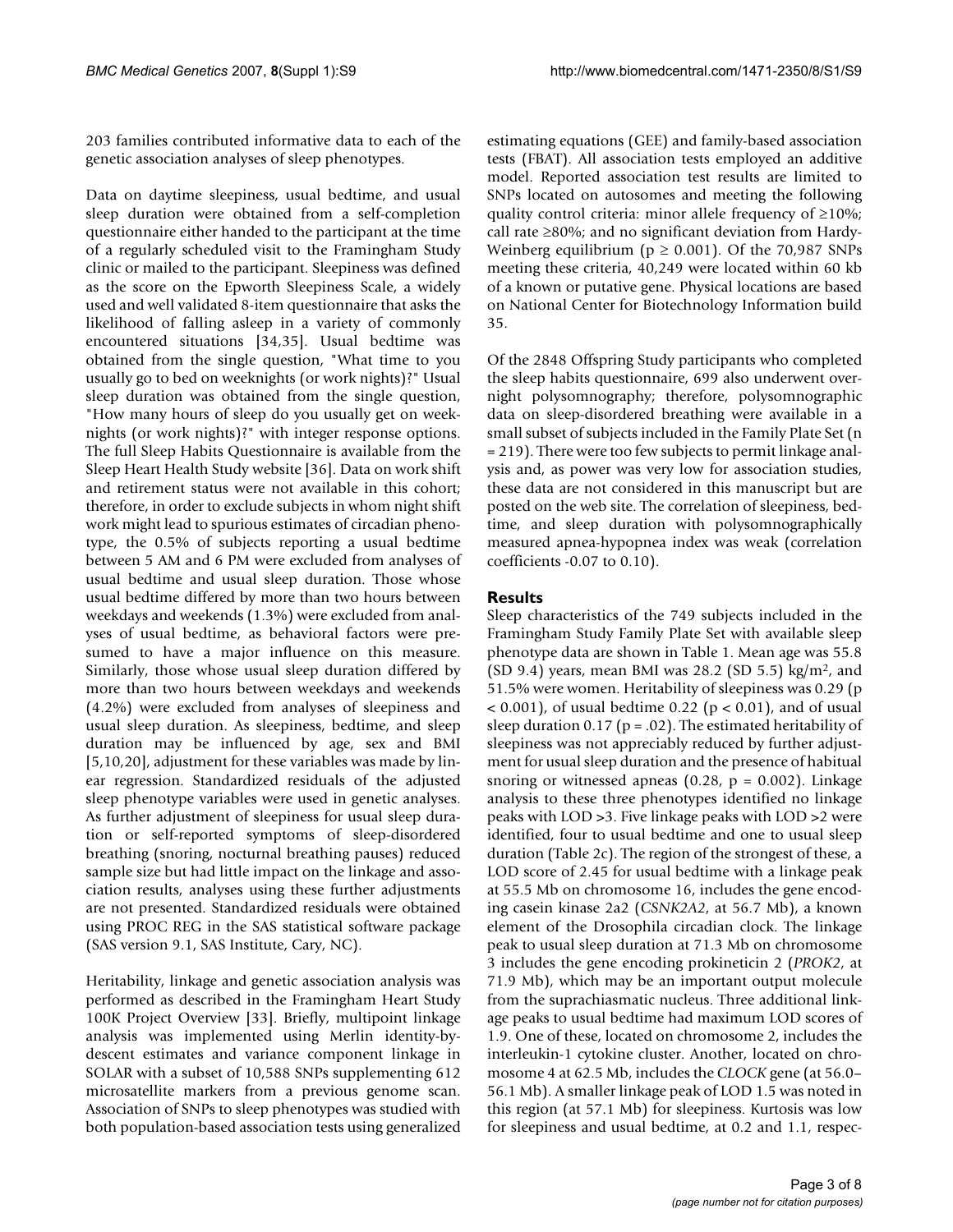tively, although kurtosis of usual sleep duration was high at 3.0.

The five autosomal SNPs with the lowest p-value for association for each sleep phenotype by population-based and family-based association tests, and meeting quality control standards, are displayed in Tables 2a and 2b. Only one of these is located in a coding region: rs324981 in *NPSR1*, associated with usual bedtime, whose minor allele (frequency 0.44) is a non-synonymous mutation encoding an Asn107→Ile107 substitution in an exoloop lining the putative ligand-binding pocket of the neuropeptide S receptor [37]. The effect of this polymorphism is additive, with adjusted mean bedtime delayed by 14.9 minutes in heterozygotes and 29.5 minutes in homozygotes. Only eight SNPs were associated with any of the sleep phenotypes with  $p < 10^{-5}$ . The SNP with the lowest p value for association to any of the sleep phenotypes is for the association of rs1823068 with sleepiness by population-based association testing ( $p = 2.5*10*8$ ). This SNP is located in an intron of the gene encoding phosphodiesterase 4D (*PDE4D*). Other SNPs associated at p < 10-5 include one located in an intron of the gene encoding eyes absent 1 (*EYA1*) and two within an intron of the gene encoding myosin VIIA and Rab interacting protein (*MYRIP*) identified by population-based association tests, and two in or near the gene encoding opioid binding protein/cell adhesion molecule (*OPCML*) by family-based association tests. One was not located near a known gene.

The results of population-based and family-based association tests were modestly correlated. For example, when SNPs were ranked based on the p value for association with sleepiness, the Spearman correlation coefficient for rankings from population-based versus family-based tests was 0.22. Tables 2a and 2b show p-values for both approaches, allowing assessment of concordance across approaches for these SNPs. Only 3 SNPs were associated with sleepiness at  $p < 0.001$  by both approaches; these were located in *FHIT, VTA1*, and *LRP1B*. Of the 5 SNPs meeting this criterion for usual bedtime, none was in or near a known gene, and no SNPs met this criterion for usual sleep duration. Similarly, little overlap was seen across the three phenotypes. No SNPs associated with

sleepiness at p < 0.001 were associated with either usual bedtime or sleep duration at this nominal significance level for either population-based or family-based tests, and only 4 SNPs met this criterion for overlap between usual bedtime and sleep duration; three were located in known genes *RYR2*, *JAZF1*, and *NDRG1*.

Among potential candidate genes for sleep-related phenotypes, many were poorly represented on the Affymetrix 100K GeneChip. No SNP meeting quality control standards was located within *PROK2*, identified in the linkage analysis as a possible candidate for usual sleep duration. Only a single SNP was located in *PER2* and none in *CSNK1D* or *PER3*, genes associated with familial advanced or delayed sleep phase syndromes. In contrast, 10 SNPs meeting quality control standards were typed within the *CLOCK* gene and 5 within *CSNK2A2*, none of which was significantly associated with any sleep phenotype by either the population-based or family-based approaches (lowest p value 0.12). The full results of the genetic association studies are available at the National Center for Biotechnology Information dbGaP website [38].

## **Discussion**

In this family-based study, we have confirmed significant heritability of sleepiness, usual bedtime, and usual sleep duration that had been previously reported primarily from twin cohorts [5-7,10-12,20]. The heritability estimates in this study are lower than those reported in the literature from twin studies. This may reflect a greater contribution of environmental influences on these phenotypes in the present study that is detected as correlation between spouse-pairs. Alternatively, an underestimate of the shared environmental variance in twin studies may cause them to overstate the genetic contribution, as the estimated heritability of usual bedtime in this study is similar to that for diurnal preference in a previous familybased study [12]. We are unaware of any prior genomewide linkage or association studies of these sleep-related phenotypes in humans. Because sleep phenotypes were available from only 56% of subjects included in the Framingham Family Plate Set, study power was limited and no linkage peaks reaching conventional levels of genome-

**Table 1: Sleep phenotypic characteristics of Family Plate Set subjects**

| Phenotype                      | N    | <b>Offspring Exam</b><br>cycle | Unadiusted Mean<br>(SD) | <b>Adjustment variables</b> | Heritability (SE) | Webpost name* |
|--------------------------------|------|--------------------------------|-------------------------|-----------------------------|-------------------|---------------|
| Epworth Sleepiness Scale score | 72 I |                                | 6.4(3.8)                | age, sex, BMI               | 0.29(0.09)        | essresid l    |
| Usual bedtime, (hr:min)        | 738  |                                | $10:50$ PM $(1:06)$     | age, sex, BMI               | 0.22(0.08)        | bedtimeresid  |
| Usual sleep duration, hrs      | 736  |                                | 7.28(1.06)              | age, sex, BMI               | 0.17(0.08)        | sleepdurresid |

\*The age-, sex- and BMI-adjusted residual apnea-hypopnea index (*rdiresid*) is also posted in the on-line repository, although it is not discussed in this manuscript. Also posted in the on-line repository but not included in this manuscript are the unadjusted Epworth Sleepiness Scale score (ess), usual bedtime (bedtime), and usual sleep duration<br>(sleepdur), as well as Epworth Sleepiness Scale score reported sleep-disordered breathing symptoms of snoring three or more nights per week or any witnessed nocturnal apneas (*essresid3*).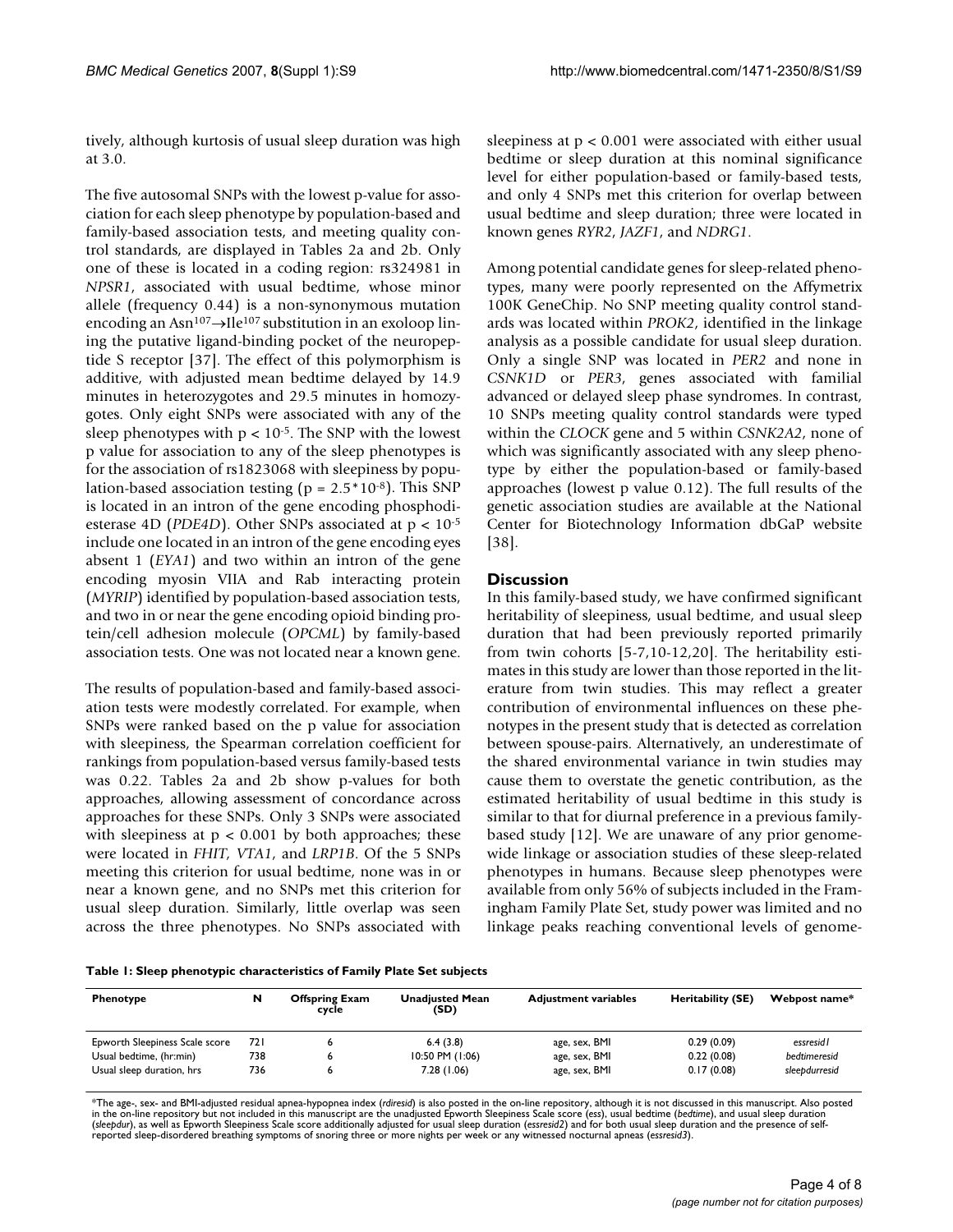#### **Table 2: Top genetic association and linkage results**

| Phenotype      | <b>SNP</b> | Chr             | <b>Physical Position</b> | <b>GEE p-value</b> | <b>FBAT p-value</b> | <b>Gene Region</b> |
|----------------|------------|-----------------|--------------------------|--------------------|---------------------|--------------------|
| Sleepiness     | rs1823068  | 5               | 58,711,806               | $2.5*10-8$         | .069                | PDE4D              |
| Sleepiness     | rs2218488  | 8               | 72,426.510               | $3.2*10-6$         | .070                | <b>EYA1</b>        |
| Sleepiness     | rs2247614  | 21              | 35,553,557               | .000011            | .0045               |                    |
| Sleepiness     | rs7073579  | $\overline{10}$ | 1.364.007                | .000014            | .0081               | ADARB2             |
| Sleepiness     | rs9298693  | 9               | 13,891,409               | .000016            | .28                 |                    |
| <b>Bedtime</b> | rs949175   | П               | 97,242,217               | $9.7*10-6$         | .38                 |                    |
| <b>Bedtime</b> | rs2288292  | П               | 12,452,275               | .000017            | .0096               | PARVA              |
| <b>Bedtime</b> | rs324981   |                 | 34.591.353               | .000018            | .089                | NPSR <sub>1</sub>  |
| <b>Bedtime</b> | rs10483871 | 4               | 75, 141, 034             | .000045            | .0065               | $C14$ orf $58$     |
| <b>Bedtime</b> | rs10507551 | 13              | 46,659,884               | .000048            | .032                |                    |
| Sleep duration | rs6599077* |                 | 40,071,622               | $1.4*10-7$         | .020                | <b>MYRIP</b>       |
| Sleep duration | rs10492604 | 13              | 57,802,314               | $4.2*10-6$         | .038                |                    |
| Sleep duration | rs10489832 |                 | 155,267,429              | .000028            | .0043               | ORIOKI, ORIOK2     |
| Sleep duration | rs2256551  | 20              | 51,066,908               | .000065            | .11                 | TSHZ <sub>2</sub>  |
| Sleep duration | rs2165207  | 12              | 72,418,535               | 110000.            | . I 3               |                    |

**2b – Top association results from family-based association tests**

| Phenotype      | <b>SNP</b> | Chr            | <b>Physical Position</b> | <b>GEE p-value</b> | <b>FBAT p-value</b> | <b>Gene Region</b> |
|----------------|------------|----------------|--------------------------|--------------------|---------------------|--------------------|
| Sleepiness     | rs10510835 | 3              | 60,222,161               | .00054             | .000019             | <b>FHIT</b>        |
| Sleepiness     | rs2189829  |                | 49.387.124               | .53                | .000019             |                    |
| Sleepiness     | rs434052*  | 14             | 35.613.399               | .0024              | .000024             |                    |
| Sleepiness     | rs4896580  | 6              | 142.518.529              | .000096            | .000056             | VTA I              |
| Sleepiness     | rs10520010 | 4              | 150,482,987              | .013               | .000064             |                    |
| <b>Bedtime</b> | rs1940013* | н              | 131.786.861              | .0026              | $6.1*10-6$          | <b>OPCML</b>       |
| <b>Bedtime</b> | rs2525724  |                | 120.203.894              | .33                | .000019             | ING3               |
| <b>Bedtime</b> | rs1725021  |                | 136,350,575              | .031               | .000022             | <b>PTN</b>         |
| <b>Bedtime</b> | rs932650   | 10             | 115,337,349              | .37                | .000025             | HABP <sub>2</sub>  |
| <b>Bedtime</b> | rs2985334  |                | 29,165,643               | .0099              | .000035             | EPB41              |
| Sleep duration | rs481233   | 6              | 126207158                | .85                | .000072             | NCOA7              |
| Sleep duration | rs2359894  | 18             | 40309270                 | .059               | .00011              |                    |
| Sleep duration | rs2061579  | 12             | 73224522                 | .13                | .00014              |                    |
| Sleep duration | rs10492507 | 13             | 48722291                 | .037               | .00021              | <b>CDADCI</b>      |
| Sleep duration | rs6974138  | $\overline{ }$ | 74708138                 | .20                | .00024              |                    |

**2c – Linkage peaks with LOD score >2.0**

| Phenotype      | <b>SNP</b> closest to<br>linkage peak | Chr | <b>Physical location of</b><br>linkage peak | Maximum LOD score | 1.5 LOD support interval (Mb) |
|----------------|---------------------------------------|-----|---------------------------------------------|-------------------|-------------------------------|
| <b>Bedtime</b> | rs28168                               | 16  | 55,508,777                                  | 2.45              | $48.5 - 62.0$                 |
| <b>Bedtime</b> | rs10498313                            | 4   | 29,468,627                                  | 2.33              | $28.7 - 32.6$                 |
| <b>Bedtime</b> | rs10503857                            | 8   | 29,909,250                                  | 2.26              | $21.9 - 37.1$                 |
| <b>Bedtime</b> | rs10512058                            | q   | 76.736.108                                  | 2.11              | $10.6 - 107.4$                |

\*A second strongly associated SNP in this gene region is not reported in the table because it is in close proximity to and in linkage disequilibrium (D' 1.0) with the reported SNP.

wide significance were observed. Despite the greater heritability of sleepiness, most of the suggestive linkage peaks observed in this study were linked to usual bedtime and to a lesser extent to usual sleep duration. Several of these suggestive linkage peaks contain genes of potential importance to the circadian molecular clock. Two of these peaks are of particular interest. The linkage to usual bedtime on chromosome 16 was the strongest observed in this study (LOD = 2.45), with a peak close to the gene *CSNK2A2*. Its product, a catalytic subunit of casein kinase 2, has been shown to be an important component of the circadian molecular clock in Drosophila and other organisms [39]. Phosphorylation by casein kinase 2 promotes nuclear translocation of the *PERIOD* gene product, and mutations that impair catalytic activity or subunit multimerization cause a lengthening of the circadian period [40,41]. Although casein kinase 2 has not previously been implicated in human circadian rhythm disorders, mutations in the human genes encoding casein kinase 1d and period 2 are associated with familial advanced sleep phase syn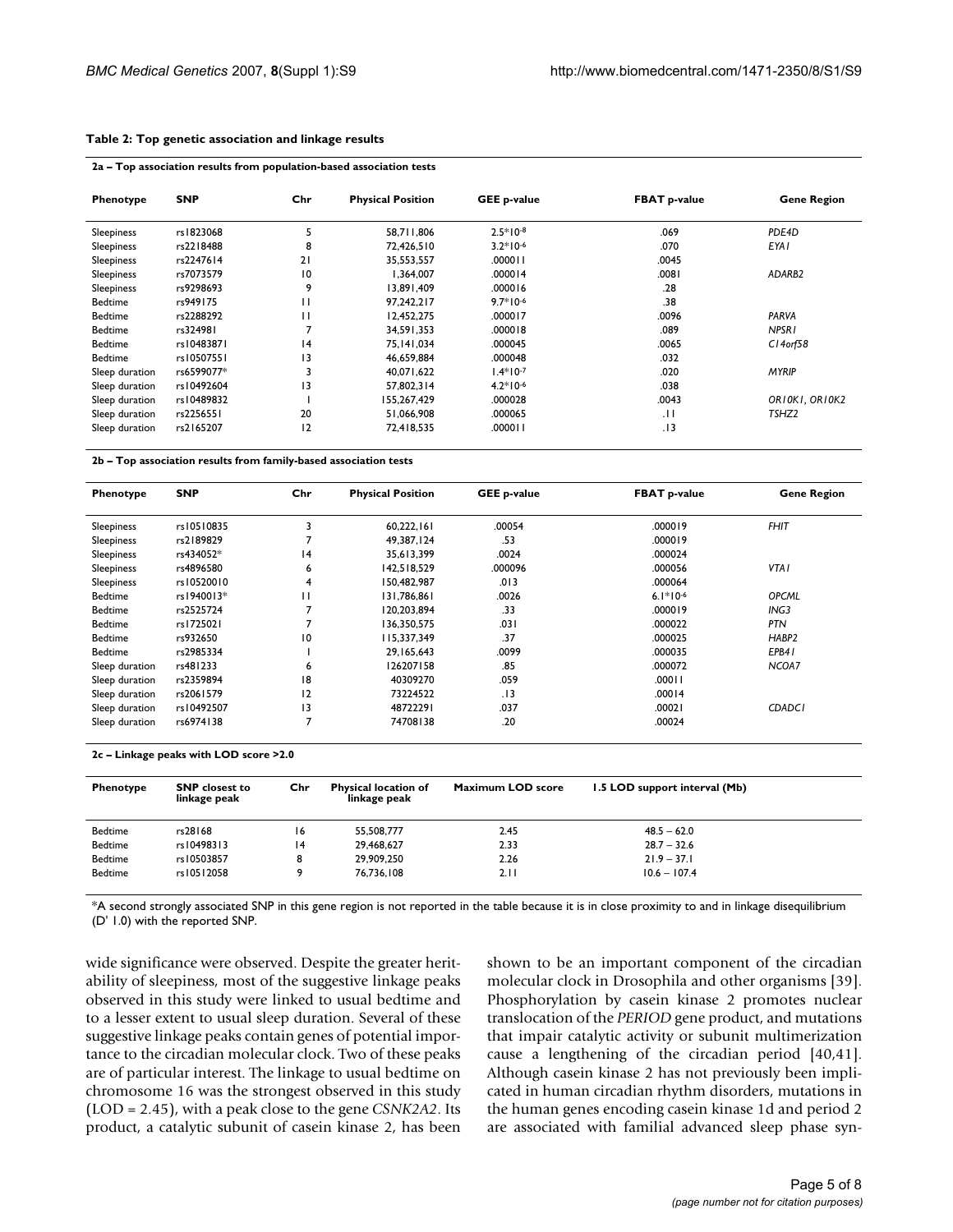drome [25,26]. The linkage to usual sleep duration on chromosome 3 (LOD = 2.17) has a peak close to the gene *PROK2*. Its product is the precursor of prokineticin 2, which is highly expressed in the suprachiasmatic nucleus, regulated by the circadian molecular clock, and believed to be an important output molecule from the suprachiasmatic nucleus, coordinating and transmitting the behavioral circadian rhythm to multiple brain regions [42,43]. Although not previously implicated in human disorders, the total sleep duration of prokineticin null mice is reduced by 83.5 minutes per 24 hour period compared to their wild-type littermates [44]. The modest linkage to both bedtime and sleepiness near the *CLOCK* gene, a central component of the molecular circadian clock, is also intriguing. *PROK2* could not be evaluated in association tests, as no SNPs were typed within this gene. As none of the 5 SNPs within *CSNK2A2* or the 10 within *CLOCK* was significantly associated with usual bedtime, other genes in these regions or chance may be responsible for these linkage peaks.

Association tests identified several loci that merit followup in other cohorts. The most interesting of these is an association of usual bedtime with a non-synonymous coding SNP in *NPSR1*, which causes an Asn<sup>107</sup>→Ile<sup>107</sup> substitution in the putative ligand-binding pocket of the neuropeptide S receptor [37]. This same variant has been linked to asthma in several Caucasian populations [45,46] but has not been previously reported in association with any sleep or circadian phenotype. In mice, neuropeptide S is localized to a small area adjacent to the noradrenergic locus ceruleus and its intraventricular administration is a potent, transient stimulus to wakefulness [47]. The Asn<sup>107</sup>→Ile<sup>107</sup> variant of the neuropeptide S receptor is a gain of function mutation, increasing sensitivity of the receptor to neuropeptide S [37]. Consistent with this effect on receptor function, mean bedtime is 15 minutes later for each copy of the gene encoding the Asn107→Ile107 variant.

Although not located in a coding region, the strong association of sleepiness with a SNP located in an intron of the gene encoding phosphodiesterase 4D also merits further study. Phosphodiesterase 4 is a cAMP-specific phosphodiesterase that has multiple splice variants, with PDE4D being widely expressed in human brain [48]. Mutations of *PDE4D* have been associated with stroke risk in several populations, possibly related to the role of PDE4 in modulating inflammatory processes, although the causal nature of the association remains controversial [49,50]. While the nonselective phosphodiesterase inhibitors caffeine and theophylline have long been recognized to promote wakefulness, this is likely due to antagonism of dopamine receptors rather than phosphodiesterase inhibition [51]. However, variation in the effects of PDE4D on

brain intracellular levels of cAMP or extracellular levels of adenosine might influence sleepiness, and the selective PDE4 inhibitor rolipram is a weak promoter of wakefulness in rats [52].

This study has a number of limitations. The sleep phenotypes were assessed by questionnaire only. While the Epworth Sleepiness Scale is a well-validated measure of usual sleepiness, the single questions regarding usual bedtime and sleep duration provide only crude measures of circadian phenotype. Moreover, as subjects did not have a clinical sleep evaluation, it was not possible to control for sleep apnea or other primary sleep disorders. A sleepiness phenotype further adjusted for self-reported usual sleep duration and frequent snoring or witnessed apneas was analyzed, however, and results are included in the web repository. This gave results very similar to those presented in this manuscript, although with somewhat lower power due to an additional 15% missing phenotype data. The present study has statistical limitations as well. The relatively small number of subjects included in the analysis limits the power to detect true linkage and association, while the large number of SNPs tested and apparent inflation of Type I error rates for the population-based association tests makes it likely that many of the observed associations are false positive findings. Kurtosis of the measure of sleep duration may have inflated the LOD scores from linkage analysis. Thus, all results of this study require replication in other populations. These statistical limitations are discussed in more detail in the Overview [33].

Notwithstanding these limitations, this study begins to apply the powerful methodologies of genetic epidemiology to the study of common sleep and circadian phenotypes, and identifies for further study several genes that have not previously been implicated in human sleep and circadian disorders. These findings require replication, which will be pursued in other cohorts and by a planned expansion of the SNP genotyping using a 500,000 SNP gene chip in a substantially larger sample of Framingham Study subjects. Collection of more detailed sleep phenotype data from a larger sample of Framingham Study subjects will increase the power to detect novel genes influencing sleep and circadian phenotypes.

## **Conclusion**

This analysis confirms, in a family-based sample, prior reports of significant heritability of sleepiness, usual bedtime, and usual sleep duration. It identifies several genetic loci with suggestive linkage to these traits, including linkage peaks containing the circadian clock-related genes *CSNK2A2*, *PROK2* and *CLOCK*. Among genes identified by association tests as possible mediators of sleep and circadian phenotypes, those most promising based on the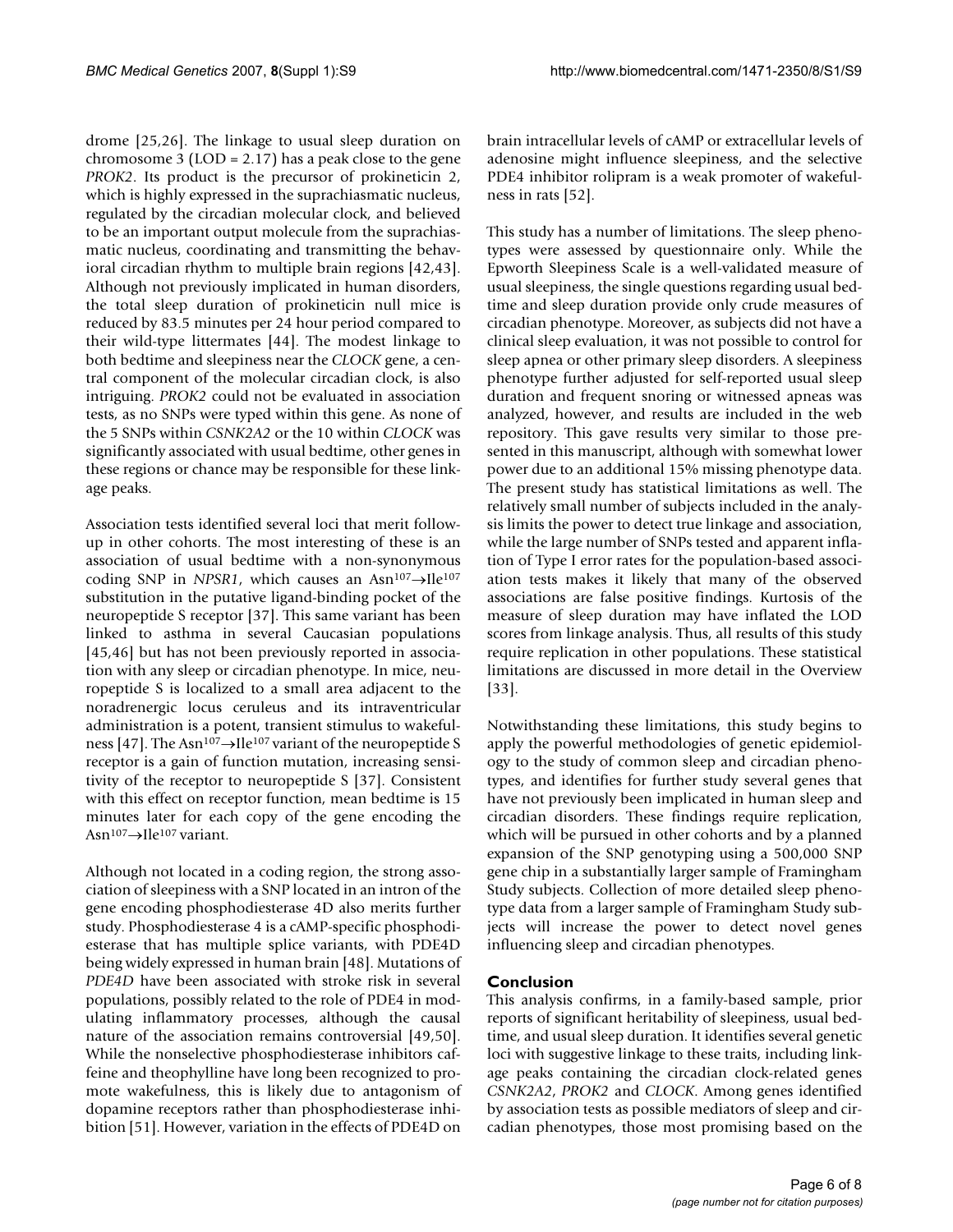strength of the associations and their known biological activity are *NPSR1* and *PDE4D*, which may influence usual bedtime and daytime sleepiness, respectively. While these findings require replication in other samples, they provide evidence of the possible utility of genetic epidemiology approaches to understanding population variation in sleep and circadian phenotypes.

#### **Competing interests**

The authors declare that they have no competing interests.

## **Authors' contributions**

All authors participated in the conception and design of the study. DJG and GTO participated in phenotype data collection. DJG and JBW participated in the statistical analysis. DJG drafted the manuscript, with critical feedback from GTO and JBW. All authors read and approved the final manuscript.

#### **Acknowledgements**

The authors wish to acknowledge the contribution of the Framingham Study participants to this research. This research was supported by the National Heart, Lung and Blood Institute through contract N01-HC 25195 (Framingham Heart Study) and cooperative agreement U01 HL53941 (Sleep Heart Health Study). A portion of the research was conducted using the Boston University Linux Cluster for Genetic Analysis (LinGA) funded by the NIH NCRR (National Center for Research Resources) Shared Instrumentation grant (1S10RR163736-01A1). Dr. Wilk is supported by a young clinical scientist award from the Flight Attendant Medical Research Institute.

This article has been published as part of *BMC Medical Genetics* Volume 8 Supplement 1, 2007: The Framingham Heart Study 100,000 single nucleotide polymorphisms resource. The full contents of the supplement are available online at<http://www.biomedcentral.com/1471-2350/8?issue=S1>.

#### **References**

- 1. National Sleep Foundation: *2005 Sleep in America Poll. Washington, DC* 2005.
- 2. Dijk DJ, Duffy JF, Czeisler CA: **[Circadian and sleep/wake depend](http://www.ncbi.nlm.nih.gov/entrez/query.fcgi?cmd=Retrieve&db=PubMed&dopt=Abstract&list_uids=10607036)[ent aspects of subjective alertness and cognitive perform](http://www.ncbi.nlm.nih.gov/entrez/query.fcgi?cmd=Retrieve&db=PubMed&dopt=Abstract&list_uids=10607036)[ance.](http://www.ncbi.nlm.nih.gov/entrez/query.fcgi?cmd=Retrieve&db=PubMed&dopt=Abstract&list_uids=10607036)** *J Sleep Res* 1992, **1:**112-117.
- 3. Kapur VK, Baldwin CM, Resnick HE, Gottlieb DJ, Nieto FJ: **[Sleepi](http://www.ncbi.nlm.nih.gov/entrez/query.fcgi?cmd=Retrieve&db=PubMed&dopt=Abstract&list_uids=16171292)[ness in patients with moderate to severe sleep-disordered](http://www.ncbi.nlm.nih.gov/entrez/query.fcgi?cmd=Retrieve&db=PubMed&dopt=Abstract&list_uids=16171292) [breathing.](http://www.ncbi.nlm.nih.gov/entrez/query.fcgi?cmd=Retrieve&db=PubMed&dopt=Abstract&list_uids=16171292)** *Sleep* 2005, **28:**472-477.
- 4. Van Dongen HP, Baynard MD, Maislin G, Dinges DF: **[Systematic](http://www.ncbi.nlm.nih.gov/entrez/query.fcgi?cmd=Retrieve&db=PubMed&dopt=Abstract&list_uids=15164894) [interindividual differences in neurobehavioral impairment](http://www.ncbi.nlm.nih.gov/entrez/query.fcgi?cmd=Retrieve&db=PubMed&dopt=Abstract&list_uids=15164894) from sleep loss: evidence of trait-like differential vulnerabil[ity.](http://www.ncbi.nlm.nih.gov/entrez/query.fcgi?cmd=Retrieve&db=PubMed&dopt=Abstract&list_uids=15164894)** *Sleep* 2004, **27:**423-433.
- 5. Carmelli D, Bliwise DL, Swan GE, Reed T: **[A genetic analysis of the](http://www.ncbi.nlm.nih.gov/entrez/query.fcgi?cmd=Retrieve&db=PubMed&dopt=Abstract&list_uids=11285055) [Epworth Sleepiness Scale in 1560 World War II male vet](http://www.ncbi.nlm.nih.gov/entrez/query.fcgi?cmd=Retrieve&db=PubMed&dopt=Abstract&list_uids=11285055)[eran twins in the NAS-NRC Twin Registry.](http://www.ncbi.nlm.nih.gov/entrez/query.fcgi?cmd=Retrieve&db=PubMed&dopt=Abstract&list_uids=11285055)** *J Sleep Res* 2001, **10:**53-58.
- 6. Desai AV, Cherkas LF, Spector TD, Williams AJ: **[Genetic influences](http://www.ncbi.nlm.nih.gov/entrez/query.fcgi?cmd=Retrieve&db=PubMed&dopt=Abstract&list_uids=15607009) [in self-reported symptoms of obstructive sleep apnoea and](http://www.ncbi.nlm.nih.gov/entrez/query.fcgi?cmd=Retrieve&db=PubMed&dopt=Abstract&list_uids=15607009) [restless legs: a twin study.](http://www.ncbi.nlm.nih.gov/entrez/query.fcgi?cmd=Retrieve&db=PubMed&dopt=Abstract&list_uids=15607009)** *Twin Res* 2004, **7:**589-595.
- 7. Watson NF, Goldberg J, Arguelles L, Buchwald D: **[Genetic and](http://www.ncbi.nlm.nih.gov/entrez/query.fcgi?cmd=Retrieve&db=PubMed&dopt=Abstract&list_uids=16774154) [environmental influences on insomnia, daytime sleepiness,](http://www.ncbi.nlm.nih.gov/entrez/query.fcgi?cmd=Retrieve&db=PubMed&dopt=Abstract&list_uids=16774154) [and obesity in twins.](http://www.ncbi.nlm.nih.gov/entrez/query.fcgi?cmd=Retrieve&db=PubMed&dopt=Abstract&list_uids=16774154)** *Sleep* 2006, **29:**645-649.
- 8. Ando K, Kripke DF, Ancoli-Israel S: **Estimated prevalence of delayed and advanced sleep phase syndromes.** *Sleep Res* 1995, **24:**509.
- 9. Drake CL, Roehrs T, Richardson G, Walsh JK, Roth T: **[Shift work](http://www.ncbi.nlm.nih.gov/entrez/query.fcgi?cmd=Retrieve&db=PubMed&dopt=Abstract&list_uids=15683134) [sleep disorder: prevalence and consequences beyond that of](http://www.ncbi.nlm.nih.gov/entrez/query.fcgi?cmd=Retrieve&db=PubMed&dopt=Abstract&list_uids=15683134) [symptomatic day workers.](http://www.ncbi.nlm.nih.gov/entrez/query.fcgi?cmd=Retrieve&db=PubMed&dopt=Abstract&list_uids=15683134)** *Sleep* 2004, **27:**1453-1462.
- 10. Heath AC, Kendler KS, Eaves LJ, Martin NG: **[Evidence for genetic](http://www.ncbi.nlm.nih.gov/entrez/query.fcgi?cmd=Retrieve&db=PubMed&dopt=Abstract&list_uids=2267475) [influences on sleep disturbance and sleep pattern in twins.](http://www.ncbi.nlm.nih.gov/entrez/query.fcgi?cmd=Retrieve&db=PubMed&dopt=Abstract&list_uids=2267475)** *Sleep* 1990, **13:**318-335.
- 11. Vink JM, Groot AS, Kerkhof GA, Boomsma DI: **[Genetic analysis of](http://www.ncbi.nlm.nih.gov/entrez/query.fcgi?cmd=Retrieve&db=PubMed&dopt=Abstract&list_uids=11763988) [morningness and eveningness.](http://www.ncbi.nlm.nih.gov/entrez/query.fcgi?cmd=Retrieve&db=PubMed&dopt=Abstract&list_uids=11763988)** *Chronobiol Int* 2001, **18:**809-822.
- 12. Klei L, Reitz P, Miller M, Wood J, Maendel S, Gross D, Waldner T, Eaton J, Monk TH, Nimgaonkar VL: **[Heritability of morningness](http://www.ncbi.nlm.nih.gov/entrez/query.fcgi?cmd=Retrieve&db=PubMed&dopt=Abstract&list_uids=16393707)[eveningness and self-report sleep measures in a family-based](http://www.ncbi.nlm.nih.gov/entrez/query.fcgi?cmd=Retrieve&db=PubMed&dopt=Abstract&list_uids=16393707) [sample of 521 hutterites.](http://www.ncbi.nlm.nih.gov/entrez/query.fcgi?cmd=Retrieve&db=PubMed&dopt=Abstract&list_uids=16393707)** *Chronobiol Int* 2005, **22:**1041-1054.
- 13. Gottlieb DJ, Redline S, Nieto FJ, Baldwin CM, Newman AB, Resnick HE, Punjabi NM: **[Association of usual sleep duration with](http://www.ncbi.nlm.nih.gov/entrez/query.fcgi?cmd=Retrieve&db=PubMed&dopt=Abstract&list_uids=16944668) [hypertension: the Sleep Heart Health Study.](http://www.ncbi.nlm.nih.gov/entrez/query.fcgi?cmd=Retrieve&db=PubMed&dopt=Abstract&list_uids=16944668)** *Sleep* 2006, **29:**1009-1014.
- 14. Ayas NT, White DP, Al-Delaimy WK, Manson JE, Stampfer MJ, Speizer FE, Patel S, Hu FB: **[A prospective study of self-reported](http://www.ncbi.nlm.nih.gov/entrez/query.fcgi?cmd=Retrieve&db=PubMed&dopt=Abstract&list_uids=12547866) [sleep duration and incident diabetes in women.](http://www.ncbi.nlm.nih.gov/entrez/query.fcgi?cmd=Retrieve&db=PubMed&dopt=Abstract&list_uids=12547866)** *Diabetes Care* 2003, **26:**380-384.
- 15. Gottlieb DJ, Punjabi NM, Newman AB, Resnick HE, Redline S, Baldwin CM, Nieto FJ: **[Association of sleep time with diabetes mellitus](http://www.ncbi.nlm.nih.gov/entrez/query.fcgi?cmd=Retrieve&db=PubMed&dopt=Abstract&list_uids=15851636) [and impaired glucose tolerance.](http://www.ncbi.nlm.nih.gov/entrez/query.fcgi?cmd=Retrieve&db=PubMed&dopt=Abstract&list_uids=15851636)** *Arch Intern Med* 2005, **165:**863-867.
- 16. Ayas NT, White DP, Manson JE, Stampfer MJ, Speizer FE, Malhotra A, Hu FB: **[A prospective study of sleep duration and coronary](http://www.ncbi.nlm.nih.gov/entrez/query.fcgi?cmd=Retrieve&db=PubMed&dopt=Abstract&list_uids=12546611) [heart disease in women.](http://www.ncbi.nlm.nih.gov/entrez/query.fcgi?cmd=Retrieve&db=PubMed&dopt=Abstract&list_uids=12546611)** *Arch Intern Med* 2003, **163:**205-209.
- 17. Hammond EC: **[Some Preliminary Findings on Physical Com](http://www.ncbi.nlm.nih.gov/entrez/query.fcgi?cmd=Retrieve&db=PubMed&dopt=Abstract&list_uids=14117648)[plaints from a Prospective Study of 1,064,004 Men and](http://www.ncbi.nlm.nih.gov/entrez/query.fcgi?cmd=Retrieve&db=PubMed&dopt=Abstract&list_uids=14117648) [Women.](http://www.ncbi.nlm.nih.gov/entrez/query.fcgi?cmd=Retrieve&db=PubMed&dopt=Abstract&list_uids=14117648)** *Am J Public Health Nations Health* 1964, **54:**11-23.
- 18. Wingard DL, Berkman LF, Brand RJ: **[A multivariate analysis of](http://www.ncbi.nlm.nih.gov/entrez/query.fcgi?cmd=Retrieve&db=PubMed&dopt=Abstract&list_uids=7148802) [health-related practices: a nine-year mortality follow-up of](http://www.ncbi.nlm.nih.gov/entrez/query.fcgi?cmd=Retrieve&db=PubMed&dopt=Abstract&list_uids=7148802) [the Alameda County Study.](http://www.ncbi.nlm.nih.gov/entrez/query.fcgi?cmd=Retrieve&db=PubMed&dopt=Abstract&list_uids=7148802)** *Am J Epidemiol* 1982, **116:**765-775.
- Kripke DF, Garfinkel L, Wingard DL, Klauber MR, Marler MR: [Mor](http://www.ncbi.nlm.nih.gov/entrez/query.fcgi?cmd=Retrieve&db=PubMed&dopt=Abstract&list_uids=11825133)**[tality associated with sleep duration and insomnia.](http://www.ncbi.nlm.nih.gov/entrez/query.fcgi?cmd=Retrieve&db=PubMed&dopt=Abstract&list_uids=11825133)** *Arch Gen Psychiatry* 2002, **59:**131-136.
- 20. Partinen M, Kaprio J, Koskenvuo M, Putkonen P, Langinvainio H: **[Genetic and environmental determination of human sleep.](http://www.ncbi.nlm.nih.gov/entrez/query.fcgi?cmd=Retrieve&db=PubMed&dopt=Abstract&list_uids=6684786)** *Sleep* 1983, **6:**179-185.
- 21. Retey JV, Adam M, Honegger E, Khatami R, Luhmann UF, Jung HH, Berger W, Landolt HP: **[A functional genetic variation of adeno](http://www.ncbi.nlm.nih.gov/entrez/query.fcgi?cmd=Retrieve&db=PubMed&dopt=Abstract&list_uids=16221767)[sine deaminase affects the duration and intensity of deep](http://www.ncbi.nlm.nih.gov/entrez/query.fcgi?cmd=Retrieve&db=PubMed&dopt=Abstract&list_uids=16221767) [sleep in humans.](http://www.ncbi.nlm.nih.gov/entrez/query.fcgi?cmd=Retrieve&db=PubMed&dopt=Abstract&list_uids=16221767)** *Proc Natl Acad Sci USA* 2005, **102:**15676-15681.
- 22. Thompson MD, Comings DE, bu-Ghazalah R, Jereseh Y, Lin L, Wade J, Sakurai T, Tokita S, Yoshida T, Tanaka H, Yanagisawa M, Burnham WM, Moldofsky H: **[Variants of the orexin2/hcrt2 receptor gene](http://www.ncbi.nlm.nih.gov/entrez/query.fcgi?cmd=Retrieve&db=PubMed&dopt=Abstract&list_uids=15274044) [identified in patients with excessive daytime sleepiness and](http://www.ncbi.nlm.nih.gov/entrez/query.fcgi?cmd=Retrieve&db=PubMed&dopt=Abstract&list_uids=15274044) [patients with Tourette's syndrome comorbidity.](http://www.ncbi.nlm.nih.gov/entrez/query.fcgi?cmd=Retrieve&db=PubMed&dopt=Abstract&list_uids=15274044)** *Am J Med Genet B Neuropsychiatr Genet* 2004, **129:**69-75.
- 23. Lin L, Faraco J, Li R, Kadotani H, Rogers W, Lin X, Qiu X, de Jong PJ, Nishino S, Mignot E: **[The sleep disorder canine narcolepsy is](http://www.ncbi.nlm.nih.gov/entrez/query.fcgi?cmd=Retrieve&db=PubMed&dopt=Abstract&list_uids=10458611) [caused by a mutation in the hypocretin \(orexin\) receptor 2](http://www.ncbi.nlm.nih.gov/entrez/query.fcgi?cmd=Retrieve&db=PubMed&dopt=Abstract&list_uids=10458611) [gene.](http://www.ncbi.nlm.nih.gov/entrez/query.fcgi?cmd=Retrieve&db=PubMed&dopt=Abstract&list_uids=10458611)** *Cell* 1999, **98:**365-376.
- 24. Chemelli RM, Willie JT, Sinton CM, Elmquist JK, Scammell T, Lee C, Richardson JA, Williams SC, Xiong Y, Kisanuki Y, Fitch TE, Nakazato M, Hammer RE, Saper CB, Yanagisawa M: **[Narcolepsy in orexin](http://www.ncbi.nlm.nih.gov/entrez/query.fcgi?cmd=Retrieve&db=PubMed&dopt=Abstract&list_uids=10481909) [knockout mice: molecular genetics of sleep regulation.](http://www.ncbi.nlm.nih.gov/entrez/query.fcgi?cmd=Retrieve&db=PubMed&dopt=Abstract&list_uids=10481909)** *Cell* 1999, **98:**437-451.
- 25. Toh KL, Jones CR, He Y, Eide EJ, Hinz WA, Virshup DM, Ptacek LJ, Fu YH: **[An hPer2 phosphorylation site mutation in familial](http://www.ncbi.nlm.nih.gov/entrez/query.fcgi?cmd=Retrieve&db=PubMed&dopt=Abstract&list_uids=11232563) [advanced sleep phase syndrome.](http://www.ncbi.nlm.nih.gov/entrez/query.fcgi?cmd=Retrieve&db=PubMed&dopt=Abstract&list_uids=11232563)** *Science* 2001, **291:**1040-1043.
- 26. Xu Y, Padiath QS, Shapiro RE, Jones CR, Wu SC, Saigoh N, Saigoh K, Ptacek LJ, Fu YH: **[Functional consequences of a CKIdelta muta](http://www.ncbi.nlm.nih.gov/entrez/query.fcgi?cmd=Retrieve&db=PubMed&dopt=Abstract&list_uids=15800623)[tion causing familial advanced sleep phase syndrome.](http://www.ncbi.nlm.nih.gov/entrez/query.fcgi?cmd=Retrieve&db=PubMed&dopt=Abstract&list_uids=15800623)** *Nature* 2005, **434:**640-644.
- Katzenberg D, Young T, Finn L, Lin L, King DP, Takahashi JS, Mignot E: **[A CLOCK polymorphism associated with human diurnal](http://www.ncbi.nlm.nih.gov/entrez/query.fcgi?cmd=Retrieve&db=PubMed&dopt=Abstract&list_uids=9779516) [preference.](http://www.ncbi.nlm.nih.gov/entrez/query.fcgi?cmd=Retrieve&db=PubMed&dopt=Abstract&list_uids=9779516)** *Sleep* 1998, **21:**569-576.
- 28. Robilliard DL, Archer SN, Arendt J, Lockley SW, Hack LM, English J, Leger D, Smits MG, Williams A, Skene DJ, von Schantz M: **[The 3111](http://www.ncbi.nlm.nih.gov/entrez/query.fcgi?cmd=Retrieve&db=PubMed&dopt=Abstract&list_uids=12464098) [Clock gene polymorphism is not associated with sleep and](http://www.ncbi.nlm.nih.gov/entrez/query.fcgi?cmd=Retrieve&db=PubMed&dopt=Abstract&list_uids=12464098) circadian rhythmicity in phenotypically characterized [human subjects.](http://www.ncbi.nlm.nih.gov/entrez/query.fcgi?cmd=Retrieve&db=PubMed&dopt=Abstract&list_uids=12464098)** *J Sleep Res* 2002, **11:**305-312.
- 29. Mishima K, Tozawa T, Satoh K, Saitoh H, Mishima Y: **[The 3111T/C](http://www.ncbi.nlm.nih.gov/entrez/query.fcgi?cmd=Retrieve&db=PubMed&dopt=Abstract&list_uids=15578592) [polymorphism of hClock is associated with evening prefer](http://www.ncbi.nlm.nih.gov/entrez/query.fcgi?cmd=Retrieve&db=PubMed&dopt=Abstract&list_uids=15578592)ence and delayed sleep timing in a Japanese population sam[ple.](http://www.ncbi.nlm.nih.gov/entrez/query.fcgi?cmd=Retrieve&db=PubMed&dopt=Abstract&list_uids=15578592)** *Am J Med Genet B Neuropsychiatr Genet* 2005, **133:**101-104.
- 30. Archer SN, Robilliard DL, Skene DJ, Smits M, Williams A, Arendt J von Schantz M: **[A length polymorphism in the circadian clock](http://www.ncbi.nlm.nih.gov/entrez/query.fcgi?cmd=Retrieve&db=PubMed&dopt=Abstract&list_uids=12841365)**